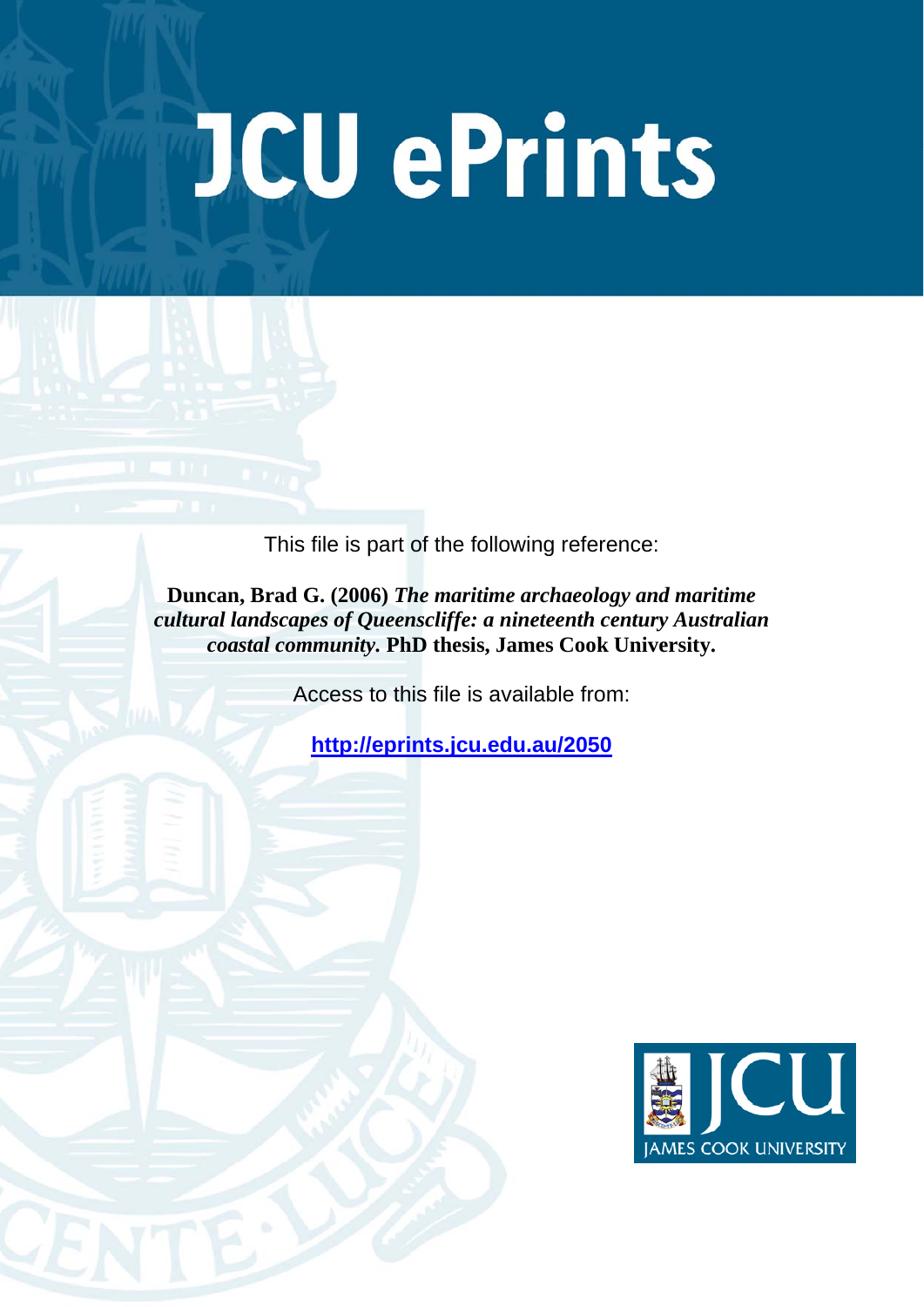## **The Maritime Archaeology and Maritime Cultural Landscapes of Queenscliffe: a Nineteenth Century Australian Community.**

**Volume Two: Appendices** 

**Thesis submitted by Brad Gregory DUNCAN BSocSci (Hons)** *JCU*  **In October 2006** 

**For the degree of Doctor of Philosophy in the School of Anthropology, Archaeology and Sociology, James Cook University**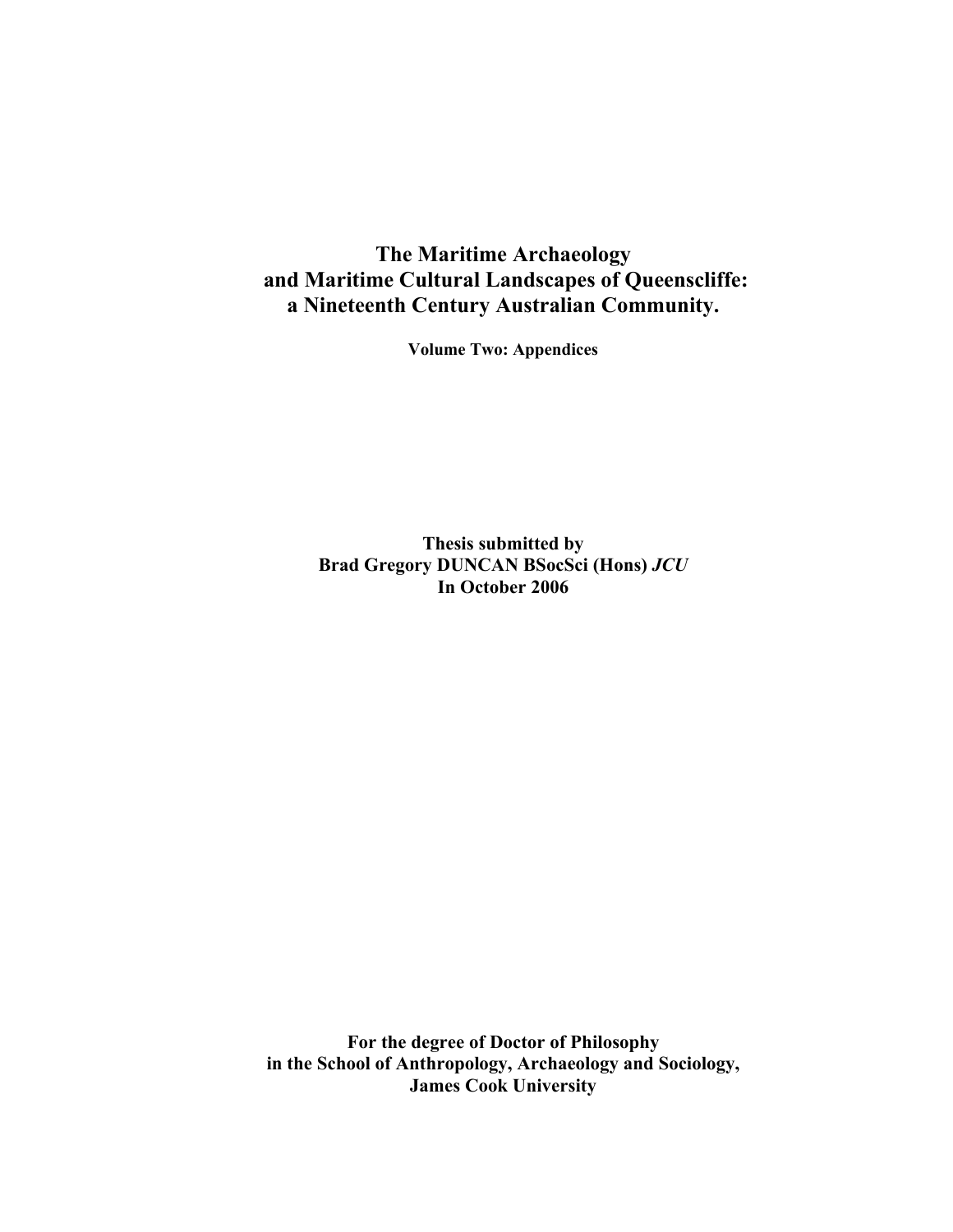## **Table of Contents**

## **VOLUME TWO**

| $\mathbf{A}$ | <b>APPENDIX A: DATA SOURCES AND MANIPULATION</b>                                      | App. A       |
|--------------|---------------------------------------------------------------------------------------|--------------|
| $A-1$        | Sources Consulted for the Study Area                                                  | App. $A-1:1$ |
| $A-2$        | Sample of General Questions For Informants                                            | App. A-2:1   |
| $A-3$        | Table of Informants Backgrounds                                                       | App. A-3:1   |
| $A-4$        | Overview of Maritime Archaeological Infrastructure Site Studies                       | App. A-4:1   |
| $A-5$        | Potential Types of Maritime Archaeological Site Types                                 | App. A-5:1   |
| $A-6$        | Project Participants Memorandum of Understanding                                      | App. A-6:1   |
| $A-7$        | Submerged Sites Inspected During Fieldwork                                            | App. A-7:1   |
| $A-8$ :      | Explanation of the GIS Geo-referencing Process and Database<br><b>Structure Table</b> | App. A-8:1   |
| B            | <b>APPENDIX B: SELECTED HISTORICAL DATA</b>                                           | App. B       |
| $B-1$        | Abbreviated History and Significant Sites of Swan Island                              | App. B-1:1   |
| $B-2$        | <b>Extractive Industries</b>                                                          | App. B-2:1   |
| $B-3$        | Queenscliff and Swan Bay Piers                                                        | App. B-3:1   |
| $B-4$        | Submerged Causeway Networks of Swan Bay                                               | App. B-4:1   |
| $\mathbf C$  | APPENDIX C: SELECTED DEFENCE LANDSCAPE DATA                                           | App. C       |
| $C-1$        | Defence Chronology Table For Port Phillip                                             | App. $C-1:1$ |
| $C-2$        | Expanded Defence History of Port Phillip Bay                                          | App. $C-2:1$ |
| $C-3$        | Significant Vessels in the Victorian and the (Post Federation)                        | App. C-3:1   |
|              | Victorian Based Australian Navy                                                       |              |
| $C-4$        | Rifle Ranges of Queenscliff and Swan Island                                           | App. $C-4:1$ |
| $C-5$        | Military Units and Volunteer Corps Organisation                                       | App. C-5:1   |
| $C-6$        | Archaeological Signatures of Defence Landscapes                                       | App. C-6:1   |
| $C-7$        | Potential and Actual Archaeological Signatures of Defence<br>Landscapes               | App. C-7:1   |
| $C-8$        | Table of Installation and Decommission Dates of Forts in<br>Port Phillip Bay          | App. C-8:1   |
| $C-9$        | Chronological Comparison of War Scares and Technological                              | App. $C-9:1$ |
|              | Advancement on the Development of Port Phillip Defences                               |              |
| D            | APPENDIX D: SELECTED TOURISM LANDSCAPE DATA                                           | App. D       |
| $D-1$        | Landscapes of Tourists and Tourism                                                    | App. D-1:1   |
| $D-2$        | <b>Bay Steamer Ferries</b>                                                            | App. $D-1:1$ |
| $D-3$        | Local Folklore Used For Tourism Promotion                                             | App. D-2:1   |
| $D-4$        | <b>Transport Zones of Port Phillip Bay</b>                                            | App. D-3:1   |
| $D-5$        | Potential and Actual Archaeological Signatures of Tourist<br>and Tourism Landscapes   | App. D-4:1   |